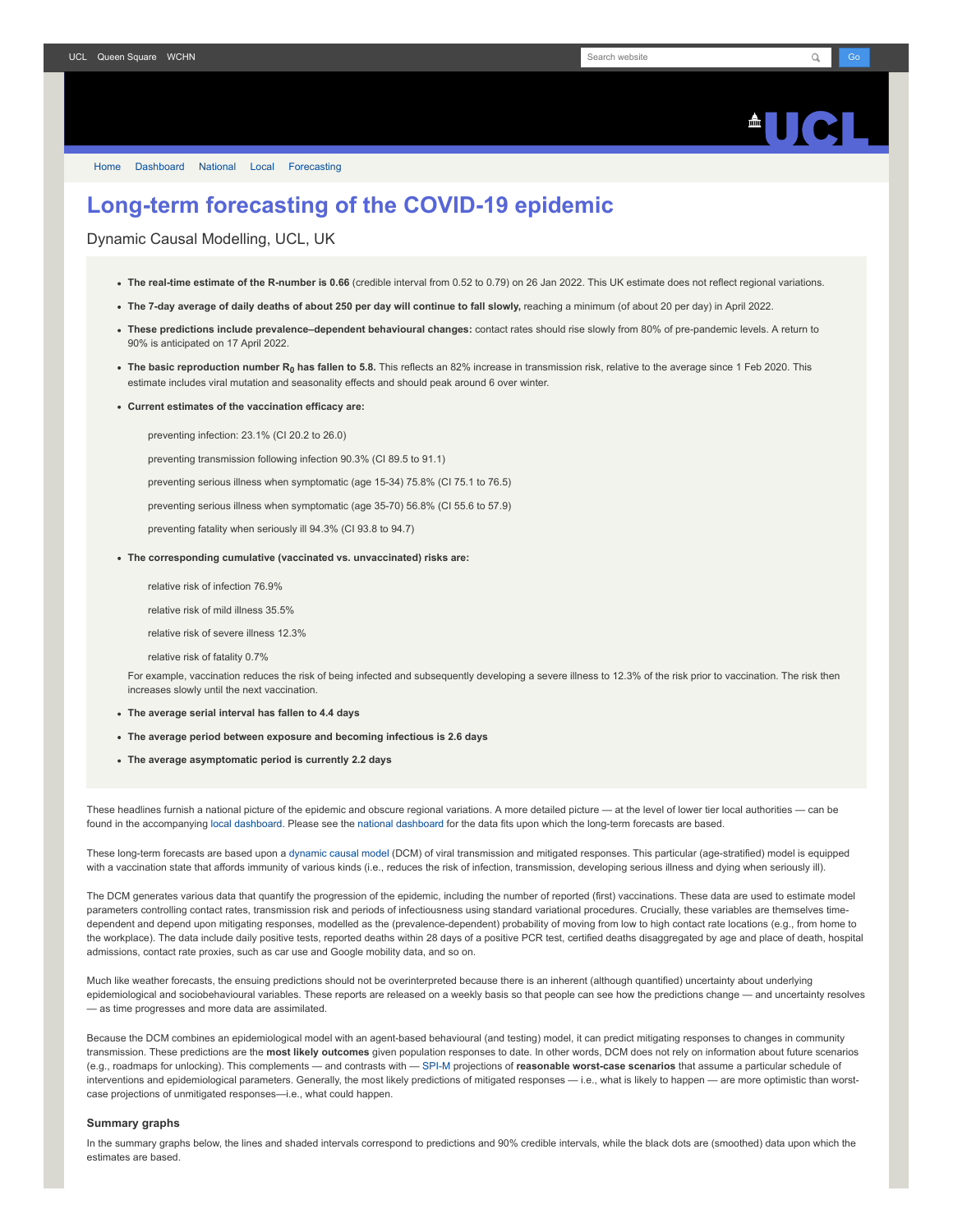







**Prevalence and reproduction ratio:** this panel provides a forecast of (i) the **prevalence of infection** and (ii) the reproduction ratio or **R-number** (blue and orange lines, respectively) with their accompanying confidence intervals (shaded areas). These forecasts are based upon parameters estimated from data up until the reporting date (the vertical line). The data include [GOV.UK estimates](https://www.gov.uk/guidance/the-r-number-in-the-uk#latest-r-and-growth-rate) of the R-number, which are shown for comparison with the DCM estimates. The **basic reproduction ratio** (R0 – yellow line) can be read as the R-number in the absence of any mitigating reductions in contact rates. This reflects fluctuations in transmission risk due to seasonality effects and viral mutations. The 'alpha', 'delta' and 'omicron' indicate when the corresponding variants were introduced to the UK. The current DCM does not model the multiple strains or variants separately: it assumes viral spread can be approximated with a mixture, whose epidemiological parameters (e.g., transmission risk) change smoothly over time.

[The DCM estimate of the effective R-number is based upon a](https://www.gov.uk/guidance/the-r-number-in-the-uk#contents) [generative mode](https://en.wikipedia.org/wiki/Generative_model)[l \(i.e., a real-time estimate using data assimilation\). The corresponding consensus estimates](https://www.gov.uk/guidance/the-r-number-in-the-uk#contents) from the UKHSA are based upon retrospective (e.g., Bayesian regression) analysis of recent data and are therefore treated as a lagged estimator. The black dots correspond to the [UKHSA](https://www.gov.uk/government/news/uk-health-security-agency-to-take-on-the-modelling-of-the-r-value-and-growth-rate) estimates moved backwards in time by 16 days from their date of reporting.

**Attack rate and immunity:** this panel shows long-term forecasts of attack rate, population or herd immunity and the percentage of people who have seroconverted following vaccination (in blue, red and purple, respectively). In addition, an estimate of the effective immunity threshold is provided under simplifying (SIR) assumptions (yellow lines).

The attack rate corresponds to the number of people who have been infected since the onset of the outbreak (blue line). This can be supplemented with a small proportion of the population that have pre-existing immunity (e.g., mucosal immunity or cross immunoreactivity with other SARS viruses). The combination underwrites herd or population immunity, read here as the proportion of people with seropositive or seronegative (e.g., T cell) immunity.

The effective immunity threshold is based upon the effective reproduction ratio under pre-pandemic contact rates, adjusted for vaccine efficacy. The reproduction ratio corresponds to the product of the contact rate, transmission risk and mean infectious period. Note that the effective immunity threshold fluctuates. This reflects the fact that transmission risk changes with time. In this model, transmission risk is modelled as a seasonal fluctuation multiplied by smooth (increasing) [function of time.](https://www.medrxiv.org/content/10.1101/2021.01.10.21249520v1) A fluctuating transmission risk accommodates changes in transmissibility (e.g., due to viral evolution) that is contextualised by seasonal variations in transmission (e.g., due to changes in temperature, humidity, socialising outdoors and the propensity for aerosol transmission).

Based upon the changes in testing, death rate and other data, one can estimate the efficacy of vaccination at several points in the chain from infection to death. This DCM is equipped with two infection states: infected (i.e., exposed) versus infectious (i.e., contagious) and two clinical states: mildly symptomatic versus systemic illness. The efficacy of vaccination is modelled in terms of the relative risk of (i) becoming infected, (ii) becoming infectious after exposure to the virus (i.e., being able to transmit the virus), (iii) becoming seriously ill when mildly symptomatic, and (iv) dying when seriously ill. The relative risk of becoming infected subsumes contact rates and transmission risk. These relative risks can be expressed in terms of conditional efficacies or composed to evaluate the cumulative risk of morbidity and mortality, relative to not being vaccinated. Note that parameterising vaccine efficacy in this way means that a loss of protection is modelled by moving—with a small probability—to a non-vaccinated state (c.f., waning immunity).

**Daily deaths:** this panel shows fatality rates as assessed by patients who died within 28 days of positive PCR test and people who died from certified COVID-19. The former represents an underestimate of COVID-related mortality, where the degree of underestimation depends upon testing rates. The discrepancy is modelled by evaluating the probability of succumbing to COVID-19 and having had a positive PCR test within 28 days.

**Mobility and lockdown:** a long-term forecast of mitigating (i.e., protective) sociobehavioural responses, based upon car use as quantified by the Department of Transport and—in this graph — Google workplace and retail activity. These measures of mobility are expressed in terms of the percentage of pre-pandemic levels. The expected mobility has been thresholded at three levels to illustrate different levels of lockdown. The dates on the lower (graded pink) bar annotate a transition from a more protective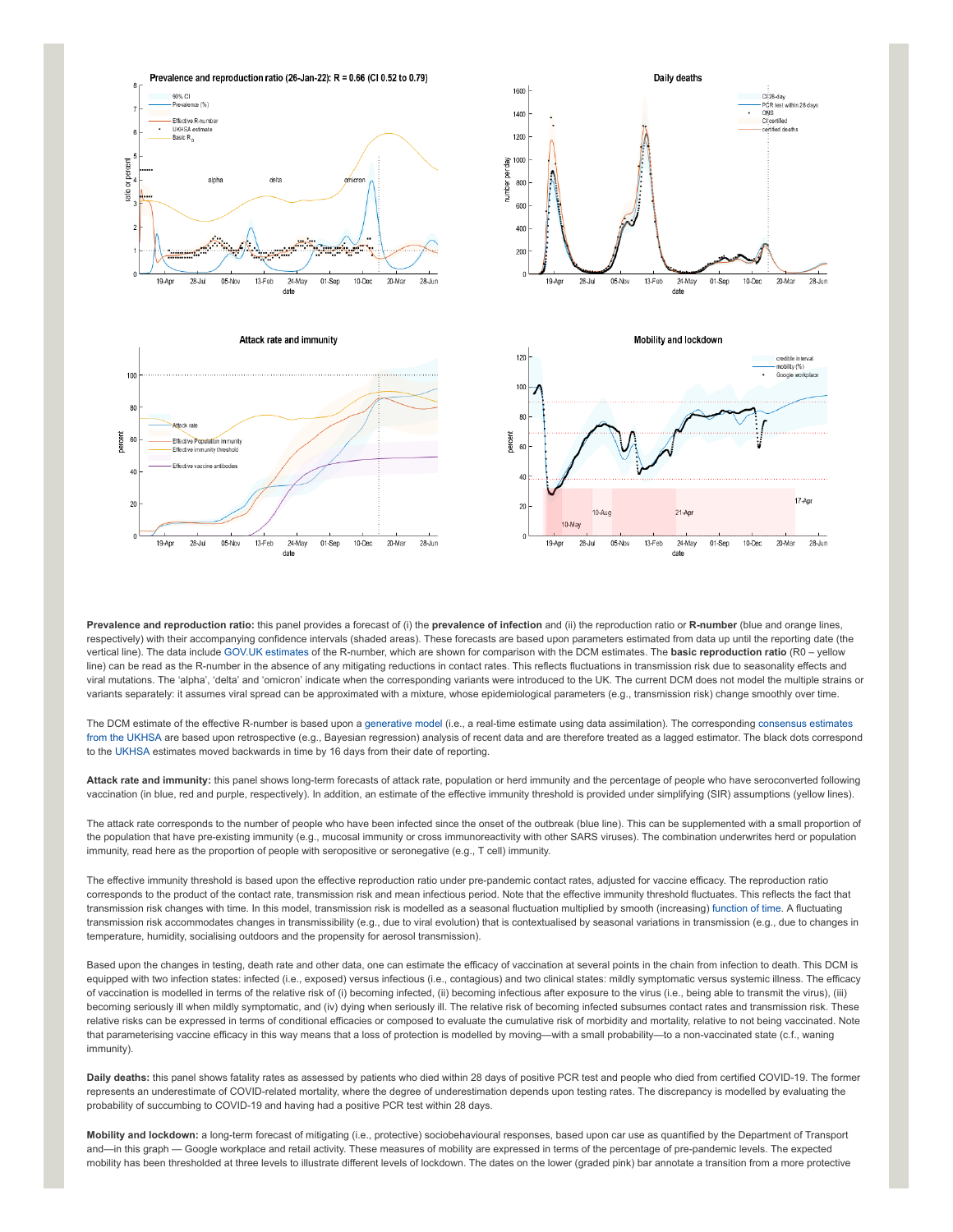level of mobility to a less protective level. Forecasts of mobility are based upon underlying contact rates that depend upon the prevalence of infection, which are then modulated with a smooth function of time.

This dynamic causal model includes age-stratification into four groups (below the age of 15, between 15 and 35, between 35 and 70, and over 70 years of age). The contact rates within and between the groups (for high and low contact rate locations) are estimated from the data, under mildly informative lognormal shrinkage priors. Please see the following [technical report](https://arxiv.org/abs/2011.12400) for further technical details.

**Changes since last report:**

none

Software note: The figures in this report can be reproduced using annotated (MATLAB) code available as part of the free and open source academic software SPM (<https://www.fil.ion.ucl.ac.uk/spm/>), released under the terms of the GNU General Public License version 2 or later. The routines are called by a demonstration script that can be invoked by typing >> DEM\_COVID\_UK4 at the MATLAB prompt.

**Data sources:** (also available as [CSV](https://www.fil.ion.ucl.ac.uk/spm/covid-19/dashboard/data/data.zip) files)

[https://coronavirus.data.gov.uk](https://coronavirus.data.gov.uk/)

<https://www.ons.gov.uk/peoplepopulationandcommunity/healthandsocialcare/conditionsanddiseases/datasets/coronaviruscovid19infectionsurveydata>

<https://covid.joinzoe.com/data#levels-over-time>

<https://www.gov.uk/guidance/the-r-number-in-the-uk#contents>

<https://www.gov.uk/government/statistics/transport-use-during-the-coronavirus-covid-19-pandemic> <https://www.google.com/covid19/mobility/>

**Peer-reviewed references** [1-4] and **archival papers** [5-13]

- 1. Friston, K.J., et al., Second waves, social [distancing,](https://wellcomeopenresearch.org/articles/5-103) and the spread of COVID-19 across America. Wellcome Open Research, 2020. 5(103): p. 103.
- 2. Friston, K.J., et al., Dynamic causal modelling of [COVID-19](https://wellcomeopenresearch.org/articles/5-89). Wellcome Open Research, 2020. 5(89): p. 89.
- 3. Friston, K.J., A. Costello, and D. Pillay, 'Dark matter', second waves and [epidemiological](https://gh.bmj.com/content/5/12/e003978) modelling. BMJ Global Health, 2020. 5(12): p. e003978.<br>4. Gandolfi D, Pagnoni G, Filippini T, et al. Modeling Early Phases of CO
- 
- 5. Moran, R.J., et al., Using the LIST model to Estimate the Effects of Contact Tracing on [COVID-19](https://www.medrxiv.org/content/10.1101/2020.06.11.20128611v1) Endemic Equilibria in England and its Regions. medRxiv, 2020. 6. Friston, K.J., G. Flandin, and A. Razi Dynamic causal modelling of mitigated [epidemiological](https://arxiv.org/abs/2011.12400) outcomes. 2020. arXiv:2011.12400.
- 7. Daunizeau, J., et al., On the reliability of [model-based](https://www.medrxiv.org/content/10.1101/2020.04.24.20078485v1) predictions in the context of the current COVID epidemic event: impact of outbreak peak phase and data paucity. medRxiv, 2020.
- 8. Daunizeau, J., et al., Modelling [lockdown-induced](https://www.medrxiv.org/content/10.1101/2020.06.24.20139444v4) secondary COVID waves in France. medRxiv, 2020.
- 9. Gandolfi, D., et al., Dynamic causal modeling of the [COVID-19](https://www.medrxiv.org/content/10.1101/2020.08.20.20178798v1) pandemic in northern Italy predicts possible scenarios for the second wave. medRxiv, 2020: p. 2020.08.20.20178798.
- 10. Moran, R.J., et al., Estimating required 'lockdown' cycles before immunity to [SARS-CoV-2:](https://arxiv.org/abs/2004.05060) Model-based analyses of susceptible population sizes, 'S0', in seven European countries including the UK and Ireland. medRxiv, 2020: p. 2020.04.10.20060426.
- 11. Friston, K.J., et al., Viral mutation, contact rates and testing: a DCM study of [fluctuations](https://www.medrxiv.org/content/10.1101/2021.01.10.21249520v1). medRxiv, 2021: p. 2021.01.10.21249520.
- 12. Friston, K.J., et al., Tracking and tracing in the UK: a dynamic causal [modelling](https://arxiv.org/abs/2005.07994) study.
- 13. Bowie C, Friston K. A twelve-month projection to September 2022 of the Covid-19 epidemic in the UK using a Dynamic Causal Model. medRxiv; 2021.
- [Report on DCM long-term forecasting 2](https://www.fil.ion.ucl.ac.uk/spm/covid-19/forecasting/forecasting_020221.pdf)<sup>nd</sup> February 2021
- [Report on DCM long-term forecasting 6](https://www.fil.ion.ucl.ac.uk/spm/covid-19/forecasting/forecasting_060221.pdf)<sup>th</sup> February 2021
- [Report on DCM long-term forecasting 14](https://www.fil.ion.ucl.ac.uk/spm/covid-19/forecasting/forecasting_140221.pdf)<sup>th</sup> February 2021
- [Report on DCM long-term forecasting 21](https://www.fil.ion.ucl.ac.uk/spm/covid-19/forecasting/forecasting_210221.pdf)st February 2021
- 
- [Report on DCM long-term forecasting 27](https://www.fil.ion.ucl.ac.uk/spm/covid-19/forecasting/forecasting_270221.pdf)<sup>th</sup> February 2021
- [Report on DCM long-term forecasting 7](https://www.fil.ion.ucl.ac.uk/spm/covid-19/forecasting/forecasting_070321.pdf)<sup>th</sup> March 2021
- [Report on DCM long-term forecasting 14](https://www.fil.ion.ucl.ac.uk/spm/covid-19/forecasting/forecasting_140321.pdf)<sup>th</sup> March 2021
- [Report on DCM long-term forecasting 20](https://www.fil.ion.ucl.ac.uk/spm/covid-19/forecasting/forecasting_200321.pdf)<sup>th</sup> March 2021
- [Report on DCM long-term forecasting 27](https://www.fil.ion.ucl.ac.uk/spm/covid-19/forecasting/forecasting_270321.pdf)<sup>th</sup> March 2021
- [Report on DCM long-term forecasting 4](https://www.fil.ion.ucl.ac.uk/spm/covid-19/forecasting/forecasting_040421.pdf)<sup>th</sup> April 2021
- [Report on DCM long-term forecasting 11](https://www.fil.ion.ucl.ac.uk/spm/covid-19/forecasting/forecasting_110421.pdf)<sup>th</sup> April 2021
- [Report on DCM long-term forecasting 18](https://www.fil.ion.ucl.ac.uk/spm/covid-19/forecasting/forecasting_180421.pdf)<sup>th</sup> April 2021
- [Report on DCM long-term forecasting 24](https://www.fil.ion.ucl.ac.uk/spm/covid-19/forecasting/forecasting_240421.pdf)<sup>th</sup> April 2021
- [Report on DCM long-term forecasting 4](https://www.fil.ion.ucl.ac.uk/spm/covid-19/forecasting/forecasting_040521.pdf)<sup>th</sup> May 2021
- [Report on DCM long-term forecasting 8](https://www.fil.ion.ucl.ac.uk/spm/covid-19/forecasting/forecasting_080521.pdf)<sup>th</sup> May 2021
- [Report on DCM long-term forecasting 17](https://www.fil.ion.ucl.ac.uk/spm/covid-19/forecasting/forecasting_170521.pdf)<sup>th</sup> May 2021
- 
- [Report on DCM long-term forecasting 22](https://www.fil.ion.ucl.ac.uk/spm/covid-19/forecasting/forecasting_220521.pdf)<sup>nd</sup> May 2021 • [Report on DCM long-term forecasting - 1](https://www.fil.ion.ucl.ac.uk/spm/covid-19/forecasting/forecasting_010621.pdf)<sup>st</sup> June 2021
- 
- [Report on DCM long-term forecasting 5](https://www.fil.ion.ucl.ac.uk/spm/covid-19/forecasting/forecasting_050621.pdf)<sup>th</sup> June 2021
- [Report on DCM long-term forecasting 16](https://www.fil.ion.ucl.ac.uk/spm/covid-19/forecasting/forecasting_160621.pdf)<sup>th</sup> June 2021
- [Report on DCM long-term forecasting 28](https://www.fil.ion.ucl.ac.uk/spm/covid-19/forecasting/forecasting_280621.pdf)<sup>th</sup> June 2021
- [Report on DCM long-term forecasting 2](https://www.fil.ion.ucl.ac.uk/spm/covid-19/forecasting/forecasting_020721.pdf)<sup>nd</sup> July 2021
- [Report on DCM long-term forecasting 10](https://www.fil.ion.ucl.ac.uk/spm/covid-19/forecasting/forecasting_100721.pdf)<sup>th</sup> July 2021
- [Report on DCM long-term forecasting 17](https://www.fil.ion.ucl.ac.uk/spm/covid-19/forecasting/forecasting_170721.pdf)<sup>th</sup> July 2021
- [Report on DCM long-term forecasting 25](https://www.fil.ion.ucl.ac.uk/spm/covid-19/forecasting/forecasting_250721.pdf)<sup>th</sup> July 2021
- [Report on DCM long-term forecasting 1](https://www.fil.ion.ucl.ac.uk/spm/covid-19/forecasting/forecasting_010821.pdf)<sup>st</sup> August 2021
- [Report on DCM long-term forecasting 5](https://www.fil.ion.ucl.ac.uk/spm/covid-19/forecasting/forecasting_050821.pdf)<sup>th</sup> August 2021
- [Report on DCM long-term forecasting 14](https://www.fil.ion.ucl.ac.uk/spm/covid-19/forecasting/forecasting_140821.pdf)<sup>th</sup> August 2021
- [Report on DCM long-term forecasting 22](https://www.fil.ion.ucl.ac.uk/spm/covid-19/forecasting/forecasting_220821.pdf)<sup>nd</sup> August 2021
- [Report on DCM long-term forecasting 29](https://www.fil.ion.ucl.ac.uk/spm/covid-19/forecasting/forecasting_290821.pdf)<sup>th</sup> August 2021
- [Report on DCM long-term forecasting 6](https://www.fil.ion.ucl.ac.uk/spm/covid-19/forecasting/forecasting_060921.pdf)<sup>th</sup> September 2021
- [Report on DCM long-term forecasting 12](https://www.fil.ion.ucl.ac.uk/spm/covid-19/forecasting/forecasting_120921.pdf)<sup>th</sup> September 2021
- [Report on DCM long-term forecasting 19](https://www.fil.ion.ucl.ac.uk/spm/covid-19/forecasting/forecasting_190921.pdf)<sup>th</sup> September 2021
- [Report on DCM long-term forecasting 25](https://www.fil.ion.ucl.ac.uk/spm/covid-19/forecasting/forecasting_250921.pdf)<sup>th</sup> September 2021
- [Report on DCM long-term forecasting 4](https://www.fil.ion.ucl.ac.uk/spm/covid-19/forecasting/forecasting_041021.pdf)<sup>th</sup> October 2021
- [Report on DCM long-term forecasting 9](https://www.fil.ion.ucl.ac.uk/spm/covid-19/forecasting/forecasting_091021.pdf)<sup>th</sup> October 2021
- [Report on DCM long-term forecasting 3](https://www.fil.ion.ucl.ac.uk/spm/covid-19/forecasting/forecasting_031121.pdf)<sup>rd</sup> November 2021
- [Report on DCM long-term forecasting 9](https://www.fil.ion.ucl.ac.uk/spm/covid-19/forecasting/forecasting_091121.pdf)<sup>th</sup> November 2021
- [Report on DCM long-term forecasting 14](https://www.fil.ion.ucl.ac.uk/spm/covid-19/forecasting/forecasting_141121.pdf)<sup>th</sup> November 2021
- [Report on DCM long-term forecasting 21](https://www.fil.ion.ucl.ac.uk/spm/covid-19/forecasting/forecasting_211121.pdf)<sup>st</sup> November 2021
- [Report on DCM long-term forecasting 27](https://www.fil.ion.ucl.ac.uk/spm/covid-19/forecasting/forecasting_271121.pdf)<sup>th</sup> November 2021
- [Report on DCM long-term forecasting 3](https://www.fil.ion.ucl.ac.uk/spm/covid-19/forecasting/forecasting_031221.pdf)<sup>rd</sup> December 2021
- [Report on DCM long-term forecasting 12](https://www.fil.ion.ucl.ac.uk/spm/covid-19/forecasting/forecasting_121221.pdf)<sup>th</sup> December 2021